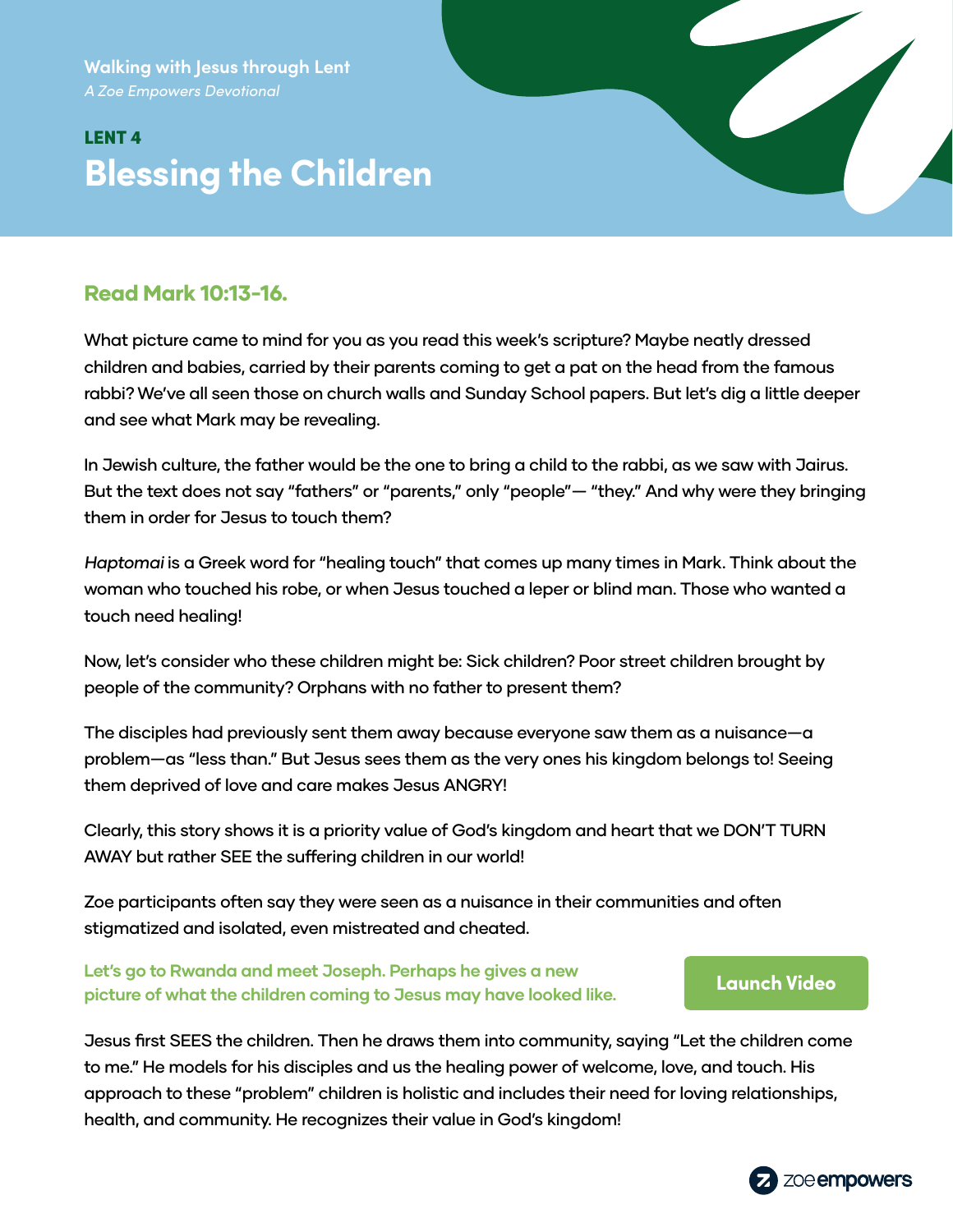# LENT 4 **Blessing the Children**

We also see God's kingdom in humbling ways through the Zoe participants. Once they are welcomed with God's love, they work hard, begin to share whatever they have and often train or hire other children and adopt other orphans.

#### **Let's visit Bosco in Rwanda and see how his life has changed. [Launch Video](https://zmpw.rs/Bosco)**

At the end of this Bible story is the beautiful image of Jesus reaching down and lifting up the children, laying healing hands on them and blessing them.

Modeled after Jesus' actions, Zoe Empowers reaches out to the least, searching villages and town for the most vulnerable children with no one to care for them, and lifts them up.

Zoe staff invite them to join community empowerment groups to learn skills, heal and restore their dignity and self-worth, and share their dreams. This child-centered approach blesses them with a hope-filled future.

**Let's visit Vimbai in Zimbabwe and see how tailoring skills and a Zoe mentor are changing their lives. [Launch Video](https://zmpw.rs/Vimbai)**

In Mark 10:16, Jesus finally "blesses" the children- the only time in Mark where it says Jesus "blesses" someone. In Hebrew scriptures we have seen many times how the Jewish father blesses the eldest son in the family, bestowing honor and a good future. Jesus' blessing these poor children is remarkable, and shows them they have a Father in Heaven who loves them.

Did you notice that the Zoe young people always pray for God's blessings for those who have helped them? They are truly thankful and want to pass on their blessings. Through Zoe, they, too, come to know they are blessed and loved by God!